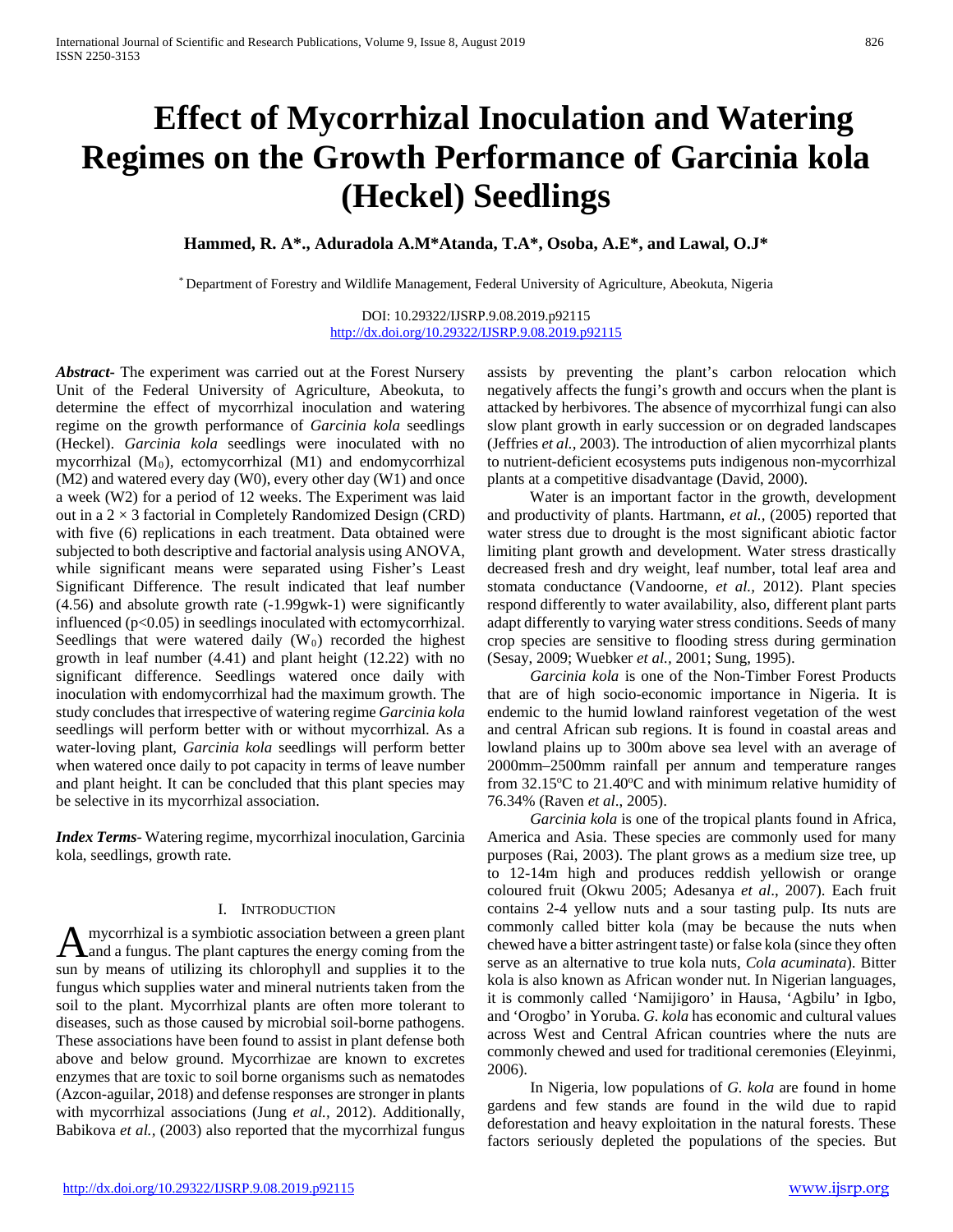demand for *G. kola* is currently very high in Nigeria and though few seeds are available in the markets, production of the species is limited due to problem of seed dormancy. The seeds need to be treated to enhance germination. During a priority setting exercise, *G. kola* was one of the useful indigenous trees prioritized by farmers in West and Central Africa. For many farmers who practice agroforestry, medicinal and fruit trees turn out to have higher priority. The challenges to development institutions are to help overcome these problems and to respond to priorities of rural communities, especially in the area of conserving highly endangered and valued species. In spite of great demand for *G. kola* seeds, its cultivation is not popular owing to the difficulty in germination (Adebisi, 2004), although *G. kola* is one of the most useful indigenous tree species prioritized by farmers in Central and West Africa (Anegbeh, 2006). The study focused om the effect of different types of mycorrhiza and watering regime on the growth performance of *G*. *kola* (Heckel) seedlings to determine the best treatment levels as well as the most appropriate moistures needed or suitable for the growth of *G. kola* (Heckel) seedlings.

## II. MATERIALS AND METHOD

## **Experimental site**

 The experiment was carried out in the forest nursery of the Department of Forestry and Wildlife Management in Federal University of Agriculture, Abeokuta. This area falls within the latitude 70 N and 7058' N and longitude 3020' E and 3037' E. It has a gentle slope undulating landscape and mild slope. The site is punctuated in parts by ridges, isolated, residual hills, valley, and low lands. The soils are sand and clay with crystalline basement complex. It has an annual rainfall of 1200 mm with a peak in June and July; there is a dry season of three months. The relative humidity of the area is 82.54 % and an average monthly temperature of 35.80 C.

## **Experimental methods and layout**

 A 2 x 3 factorial in CRD was the experimental design used with 6 replicates to assess the effect of mycorrhizal inoculation and watering regimes on the growth performance of *Garcinia kola*  seedlings. A source of mycorrhizal which was no mycorrhizal (M0), ectomycorrhizal (M1) and endomycorrhizal (M2) constituted factor A while the frequency of watering namely: Watering daily 7/7 (W0), Watering every other day 2/7 (W1) and Watering once a week 1/7 (W2) were the factor B. Total of nine treatments were used for this study and were represented below as  $M_0W_0$ ,  $M_0W_1$ ,  $M_0W_2$ ,  $M_1W_0$ ,  $M_1W_1$ ,  $M_1W_2$ ,  $M_2W_0$ ,  $M_2W_1$ , and  $M_2W_2$ . Thereafter, the inoculated replicates were prepared thus: two head pans of top soil were thoroughly mixed with one head pan of ectomycorrhizal soil and two head pans of top soil were thoroughly mixed with 2kg of endomycorrhizal soil, the mixture was used to fill the polythene pots, while those that were not inoculated, top soil was used to fill their polythene pots. Sufficient quantity of water was added to the filled polythene pots and allowed to drain before transplanting. The seedlings of *Garcinia kola* were transplanted at 2-4 leaf stage into the filled drained polythene pots and watered daily to pot capacity for one week to enhance the establishment of the plants. For each replicate of the experiment at one seedling per pot, 18 seedlings were allocated for each sources of soil used while 6 seedlings were allocated to each watering regime. At the commencement of the 2<sup>nd</sup> week of transplanting, seedlings under each treatment were subjected to varying watering regime.

## **Data collection**

 During the period of growth, measurements of both the morphological and physiological parameters were taken fortnightly for 12 weeks. Morphological parameters include; seedling heights, collar diameter, leaf number, leaf area. The physiological parameters measured at the end of the experiment were; relative water content, chlorophyll content and leaf turgidity.

## **Fresh weight**

 After twelve weeks of experimental treatments, the seedlings of each species were harvested from the pot and were separated into leaf, root, and stem. Root and shoot length was measured with a ruler, fresh weight of each component were taken with sensitive weighing balance and then the average were recorded

## **Dry matter**

 Dry weights of each component (leave, root and shoot) were obtained after being oven dried for 24 hours at 600 C. Also the net assimilation rate, relative growth rate and absolute growth rate was determined.

## **Relative turgidity**

 To determine the relative turgidity, the fresh leaf was soaked in water in a petri-dish overnight and was weighed. Mathematically,

Relative turgidity = ℎ ( ) − x 100 ………………1

| Net assimilation rate = $(W_2 - W_1 (log_e A_2 - log_e A_1) / (A_2 - A_1)$<br>(T <sub>2</sub> ) |                               |            | $T_1$ |
|-------------------------------------------------------------------------------------------------|-------------------------------|------------|-------|
| Relative growth rate $=$                                                                        | $\frac{\log \rho}{\log \rho}$ | $W2$ -loge |       |
| $T1-T2$                                                                                         |                               |            |       |
| Absolute growth rate $=$                                                                        |                               |            | W2-W1 |
|                                                                                                 |                               |            |       |

## $T2-T1$

Where: Fwt= Fresh weight,  $Dwt = Dry$  weight,  $Twt = Turgidity$ weight,  $T2 = Final time$ ,  $T1 = Initial time$ ,  $T2 - T1 = Time interval$ between initial time and final time,  $A2 =$  Leaf area at T2,  $A1 =$ Leaf area at T1,  $W2 = Total$  dry weight at T2,  $W1 = Total$  dry weight at T1

## **Data analysis**

 Data collected were subjected to statistical Analysis of Variances on the general linear model of SAS Software (SAS institute, inc.1999). Least Significant Difference (LSD) was used to further separate the means that were significantly different.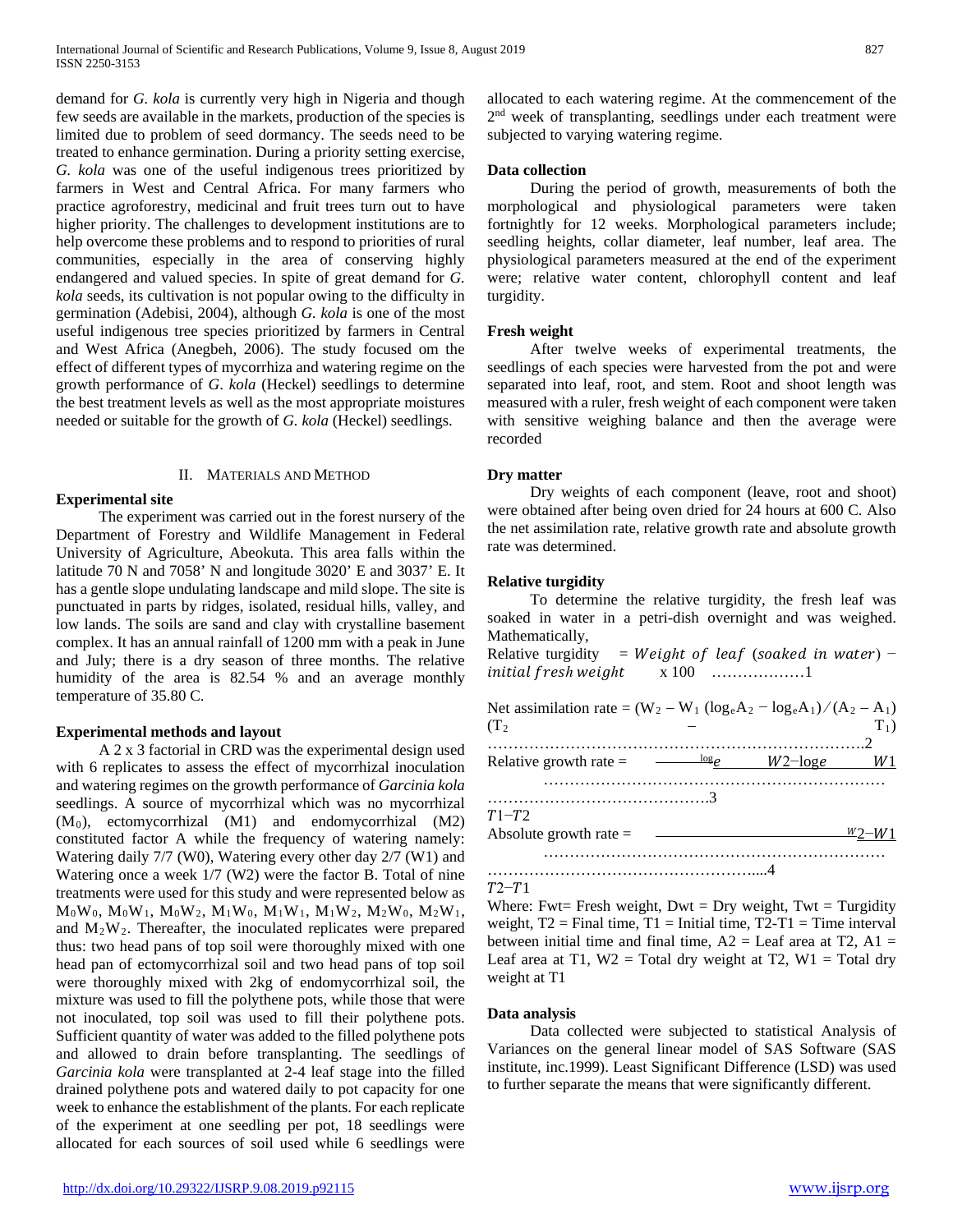#### III. RESULTS

## **Effect of mycorrhizal inoculation on morphological and physiological parameters**

 Mycorrhizal inoculation had no significant effect *(p > 0.05)*  on the variables measured. However, seedling height, relative turgidity and net assimilation rate had their highest mean value as (12.51cm), (8.47g) and (0.12gwk-1) respectively in the absence of the inoculation with mycorrhizal (M0) while the leaf number, leaf area and absolute growth rate had highest mean value of (4.56), (6.83 cm2 ) and (-1.99gwk-1) respectively with ectomycorrhizal inoculation (M1) while leaf number (4.56) and absolute growth rate(-1.99gwk-1) were significantly different (*p<0.05*). Also, collar diameter (3.73mm) and relative growth rate (-0.07gwk-1wk-1) were increased in soil amended with ectomycorrhizal (Table 1).

## **Effect of watering regime on morphological and physiological parameters**

 The results showed that was no significant effect of watering regime on the morphological parameters and physiological parameters of *Garcinia kola* seedlings (p>0.05). The study showed that seedlings watered daily had the highest growth in leaf number and plant height as value of 4.41 and 12.22cm respectively. However, collar diameter (3.83mm) and net assimilation rate (0.13gwk-1) had the highest effect at two days interval. Also, leaf area (6.77cm<sup>2</sup>), relative turgidity (7.82g), relative growth rate (-0.10gwk-1wk-1) and absolute growth rate (- 1.96gwk-1) had greater effect when watered once in a week (Table 2).

## **Interactive effects of mycorrhizal inoculation and watering regime on morphological and physiological parameters**

 The interactive effect of mycorrhizal inoculation and the watering regime had no significant effect (*p<0.05*). Seedling height(14.03cm) were not significantly different when watered once a week with no mycorrhizal inoculation( $M_0W_2$ ), leaf number (5.22) were not significantly different when watered once daily with ectomycorrhizal inoculation( $M_1W_0$ ), leaf area (6.92cm2 ) were not significantly different when watered once in a week with ectomycorrhizal inoculation( $M_1W_2$ ) and collar diameter (3.95mm) were not significantly different when watered once in a week with endomycorrhizal inoculation( $M_2W_2$ ), while the net assimilation rate (0.21gwk-1), relative growth rate (0.10gwk-1wk-1) and absolute growth rate (0.97gwk-1) were not significantly different with no mycorrhizal inoculation and watering every other day  $(M_0W_1)$ . The relative turgidity (9.46g) was not significant with no mycorrhizal inoculation and watering once in a week  $(M_0W_2)$ , (Table 3).

## IV. DISCUSSION

Seedlings inoculated with no mycorrhizal  $(M_0)$  recorded greater plant height, relative turgidity, net assimilation rate; Seedlings inoculated with ectomycorrhizal  $(M_1)$  recorded greater leaf number, leaf area, absolute growth rate and seedlings inoculated with endo mycorrhizal  $(M_2)$  recorded greater collar diameter and relative growth rate. However, the result showed non significant (P>0.05) difference between on plants inoculated with either of the mycorrhizal type  $(M_1, \text{ and } M_2)$  in terms of plants height, collar diameter, relative turgidity, net assimilation rate, relative growth rate and absolute growth rate. These findings support the observations made by Allen and Boosalis, (1993) on *A. auriculiformis, A. lebbeck* and *Leucocephala.* Jasper, *et al.,*  (1989) also found that root infection with mycorrhizae increases plant productivity and drought tolerance by improving phosphorus uptake. Similarly, Levy *et al.,* (1983) and Read and Boyd, (1986) reported that mycorrhizal inoculation increased soil water extraction and root hydraulic conductivity. According to Smith and Read, (2008), ectomyorrhizal is beneficial for tree seedlings both in the moist and dry environment, the study revealed that the leaf number was significantly different in seedlings that were inoculated with ectomycorrhizal. The result revealed that there was no significant difference in ectomycorrhizal inoculated seedlings, endomycorrhizal inoculated seedlings and no mycorrhizal inoculated seedlings and this can be supported by Smith and Read (2008) that plants are selective in their mycorrhizal association and it may be that *Garcinia kola* is selective in its association with ectomycorrhizal and endomycorrhizal.

 Subsequently, it was noted that Bitter kola also responded to several watering regimes. Among the three watering regimes studied, the general growth response and reaction to water stress suggested that the seedlings that were watered daily  $(W_0)$  recorded the highest growth in leaf number and plant height, seedlings watered every other day  $(W_1)$  has the highest values in collar diameter and net assimilation rate and seedlings watered once in a week  $(W_2)$  has highest value in leaf area, relative turgidity, relative growth rate and absolute growth rate. Plant species respond variably to water availability and different plant parts adapt differently to variable water stress conditions (Gbadamosi, 2014). The amount of chlorophyll present in the plant was observed to be enhanced in seedlings watered every other day. Oyun *et al.* (2010), opined that cell division, its elongation as well as chlorophyll formation depends on plant water availability. In the presence of chlorophyll which is a vital unit for photosynthesis, there is an increase in the production of carbohydrate and water being an essential element in its formation as well as transportation in plants (Oyun *et al.,* 2010). Cernac *et al.,* (2006) also reported that adequate water supply is essential for effective growth and development of African breadfruit seedlings.

 The interactive effect of mycorrhizae and watering regime showed no significant effect on major morphological parameters and physiological parameters of *Garcinia kola* seedlings. Seedling height were not significantly different when watered once a week with no mycorrhizal inoculation, leaf number were not significantly different when watered once daily with ectomycorrhizal inoculation, leaf area were not significantly different when watered once in a week with ectomycorrhizal inoculation and collar diameter were not significantly different when watered once in a week with endomycorrhizal inoculation, while the net assimilation rate, relative growth rate and absolute growth rate were not significantly different with no mycorrhizal inoculation and watering every other day. The relative turgidity was not significant with no mycorrhizal inoculation and watering once in a week.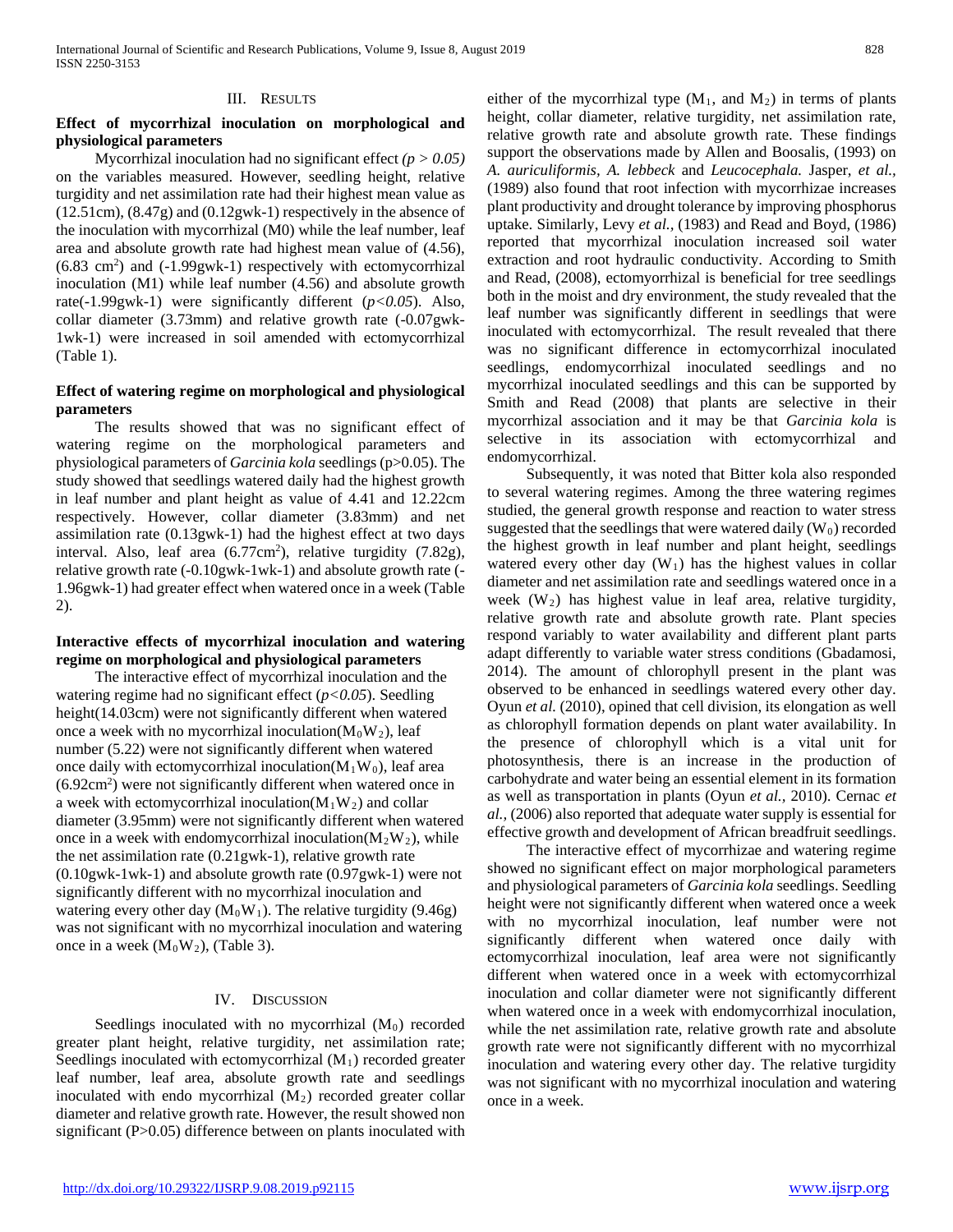## V. CONCLUSION

 The study concludes that irrespective of watering regime *Garcinia kola* seedlings will perform better with or without mycorrhizal. As a water-loving plant, *Garcinia kola* seedlings will perform better when watered once daily to pot capacity in terms of leave number and plant height. It can be concluded that this plant species may be selective in its mycorrhizal association.

 It is therefore recommended that *Garcinia kola* seedlings should be raised with no mycorrhizal and watering once daily because *G. kola* seedling is water loving species. For effective growth further studies should be conducted on the different soil media on the growth performance of *Garcinia kola.*

#### ACKNOWLEDGMENT

 I acknowledge the amiable and fascinating academic mentorship of my supervisor Prof. M.A Aduradola, His teachings and exposition about research and paper writing exposed me to the fundamental basis of academics as a discipline. I also appreciate the contributions of some of my colleagues who made a significant input to the study, Mr Atanda, Mr Lawal, Mr Osoba and other great individuals who contributed to the success of this research. I would like to also salute the contributions of the entire staff of Forest Nursery unit of Department of Forestry and Wildlife Management, Federal University of Agriculture Abeokuta.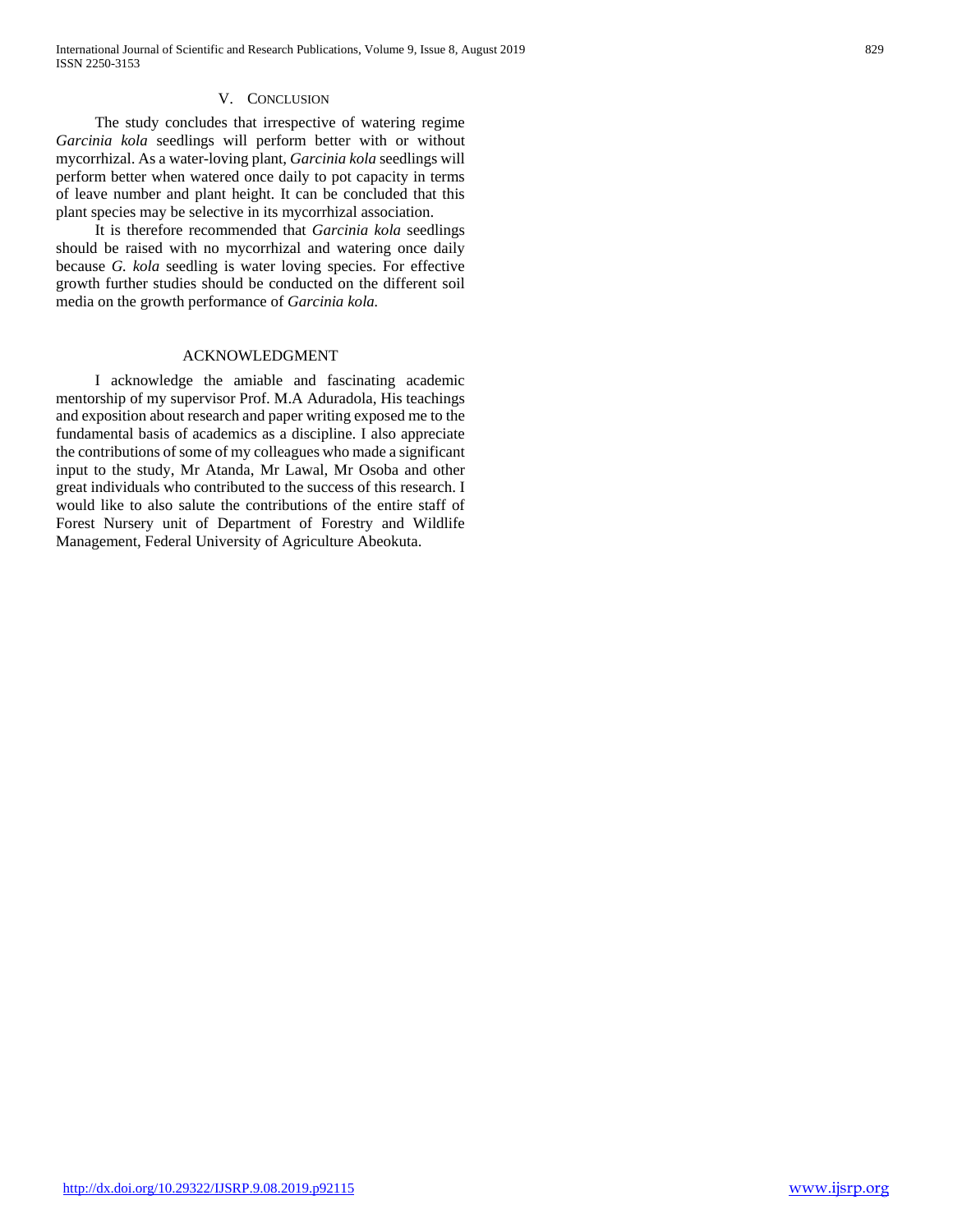| Treatment      | Plant<br>Height<br>(cm) | Collar<br>Diameter<br>(cm) | Leaf<br>Number     | Leaf<br>area<br>(cm <sup>2</sup> ) | Relative<br>Turgidity<br>(g) | Net Assimilation<br>Rate<br>$(\%)$ | <b>Relative Growth</b><br>Rate<br>(%) | Absolute Growth<br>Rate<br>(%) |
|----------------|-------------------------|----------------------------|--------------------|------------------------------------|------------------------------|------------------------------------|---------------------------------------|--------------------------------|
| $\mathbf{M}_0$ | $12.51^{\circ}$         | $3.53^{a}$                 | 3.98 <sup>ab</sup> | 6.51 <sup>a</sup>                  | 8.47 <sup>a</sup>            | 0.1184a                            | $-0.0174a$                            | $-0.2033a$                     |
| $M_1$          | $12.05^{\rm a}$         | 3.61 <sup>a</sup>          | 4.56 <sup>a</sup>  | 6.83 <sup>a</sup>                  | 6.14 <sup>a</sup>            | 0.0998a                            | $-0.0166b$                            | $-1.9966b$                     |
| M <sub>2</sub> | 11.79 <sup>a</sup>      | $3.73^{a}$                 | $3.36^{b}$         | $6.44^{\rm a}$                     | $7.33^{a}$                   | 0.0907a                            | $-0.0687ab$                           | $-1.3177a$                     |

## **Table 1: The effect of mycorrhiza inoculation on the morphological and physiological parameters of** *Garcinia kola* **seedlings.**

*Mean values with the same superscript in each column are not significantly different (P>0.05).* **LSD**

*M0 – no mycorrhiza, M1 – ecto mycorrhiza, M2–endo mycorrhiza.*

### **Table 2: The effect of watering regime on the morphological and physiological parameters of** *Garcinia kola* **seedlings.**

| Treatment      | Plant<br>Height<br>(cm) | Collar<br>Diameter | Leaf<br>Number<br>(cm) | Leaf<br>area<br>(cm <sup>2</sup> ) | Relative<br>Turgidity<br>(g) | Net Assimilation<br>Rate<br>(%) | <b>Relative Growth</b><br>Rate<br>$(\%)$ | Absolute Growth<br>Rate<br>$(\%)$ |
|----------------|-------------------------|--------------------|------------------------|------------------------------------|------------------------------|---------------------------------|------------------------------------------|-----------------------------------|
| $\mathbf{W_0}$ | $12.22^a$               | $3.43^{b}$         | 4.41 <sup>a</sup>      | 6.21 <sup>a</sup>                  | 6.52 <sup>a</sup>            | 0.0994a                         | $-0.0952a$                               | $-0.8355a$                        |
| $W_1$          | 11.97 <sup>a</sup>      | $3.83^{a}$         | 3.90 <sup>a</sup>      | 6.65 <sup>a</sup>                  | 6.49 <sup>a</sup>            | 0.1301a                         | $-0.0589a$                               | $-0.7177a$                        |
| W <sub>2</sub> | $12.15^{\rm a}$         | 3.61 <sup>a</sup>  | 3.58 <sup>a</sup>      | 6.69 <sup>a</sup>                  | 6.77a                        | 0.0795a                         | $-0.0981a$                               | $-1.9644a$                        |

*Mean values with the same superscript in each column are not significantly different (P>0.05).* **LSD**

*W0 – watering once daily, W1 – watering once every two days, W2–watering once in a week.*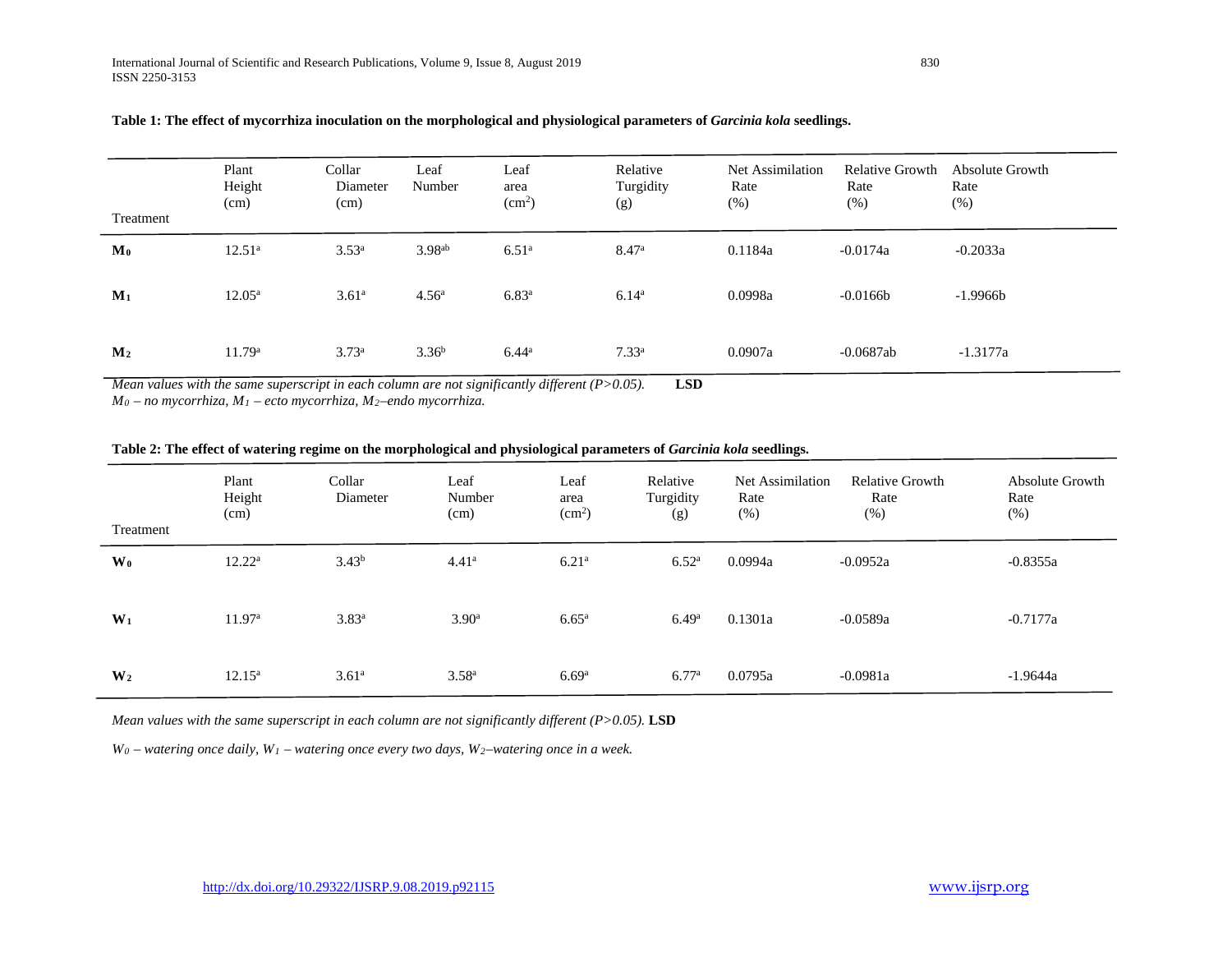| Treatment                  | Plant<br>Height<br>(cm) | Collar<br>Diameter<br>(cm) | Leaf<br>Number     | Leaf<br>area<br>(cm <sup>2</sup> ) | Relative<br>Turgidity<br>(g) | Net Assimilation<br>Rate<br>(% ) | <b>Relative Growth</b><br>Rate<br>(%) | Absolute Growth<br>Rate<br>(% ) |
|----------------------------|-------------------------|----------------------------|--------------------|------------------------------------|------------------------------|----------------------------------|---------------------------------------|---------------------------------|
| $M_0W_0$                   | 11.48 <sup>b</sup>      | $3.39^{a}$                 | 4.49 <sup>ab</sup> | $6.21^{a}$                         | 7.99 <sup>b</sup>            | $0.0939a$ <sup>b</sup>           | $-0.0380b$                            | $-0.2833^{ab}$                  |
| $\mathbf{M}_0\mathbf{W}_1$ | $12.03^{ab}$            | 3.93 <sup>a</sup>          | 3.69 <sup>b</sup>  | 6.99 <sup>a</sup>                  | 7.96 <sup>b</sup>            | $0.2140^a$                       | $0.0960$ <sup>a</sup>                 | $0.9666^a$                      |
| $M_0W_2$                   | 14.03 <sup>a</sup>      | 3.27 <sup>a</sup>          | 3.27 <sup>c</sup>  | 6.63a                              | 9.46 <sup>a</sup>            | $0.0474^{ab}$                    | $-0.1100^{ab}$                        | $-1.2933$ <sup>a</sup>          |
|                            |                         |                            |                    |                                    |                              |                                  |                                       |                                 |
| $M_1W_0$                   | $13.36^{ab}$            | $3.44^{\rm a}$             | $5.22^{\rm a}$     | $6.65^{\rm a}$                     | 6.42 <sup>c</sup>            | $0.1106^{a}$                     | $-0.1183^{ab}$                        | $-1.1300^{ab}$                  |
| $M_1W_1$                   | 11.43 <sup>b</sup>      | 3.78 <sup>a</sup>          | 4.63 <sup>ab</sup> | 6.90 <sup>a</sup>                  | 6.25 <sup>c</sup>            | $0.0870^{ab}$                    | $-0.1881^{ab}$                        | $-2.4433^{ab}$                  |
| $M_1W_2$                   | $11.35^{b}$             | $3.62^{\rm a}$             | $3.83^{b}$         | 6.92 <sup>a</sup>                  | 5.74 <sup>c</sup>            | $0.1019^{a}$                     | $-0.1918^{ab}$                        | $-.2.4166^{ab}$                 |
|                            |                         |                            |                    |                                    |                              |                                  |                                       |                                 |
| $M_2W_0$                   | 11.83 <sup>b</sup>      | 3.47 <sup>a</sup>          | 3.05 <sup>c</sup>  | 6.69 <sup>a</sup>                  | 5.61 <sup>c</sup>            | $0.0936^{ab}$                    | $-0.1294$ <sup>ab</sup>               | $-1.0933^{ab}$                  |
| $M_2W_1$                   | $12.45^{ab}$            | 3.77 <sup>a</sup>          | 3.38 <sup>c</sup>  | 5.88 <sup>ab</sup>                 | $8.11^{ab}$                  | $0.0894$ <sup>ab</sup>           | $-0.0841^{ab}$                        | $-0.6766$ <sup>ab</sup>         |
| $M_2W_2$                   | 11.08 <sup>b</sup>      | 3.95a                      | 3.63 <sup>c</sup>  | $6.75^{\rm a}$                     | $8.25^{ab}$                  | $0.0892^{ab}$                    | $0.0075$ <sup>a</sup>                 | $-2.1833^{ab}$                  |
|                            |                         |                            |                    |                                    |                              |                                  |                                       |                                 |

| Table 3: The effect of mycorrhiza inoculation and watering regime on the morphological and physiological parameters of Garcinia kola seedlings. |  |  |  |
|-------------------------------------------------------------------------------------------------------------------------------------------------|--|--|--|
|                                                                                                                                                 |  |  |  |

*Mean values with the same superscript in each column are not significantly different (P>0.05).* **LSD**

*M0 – No mycorrhizal, M1 – Ectomycorrhizal, M2–Endomycorrhizal, W0 – Watering daily, W1 – Watering every other day, W2 – Watering once in a week*